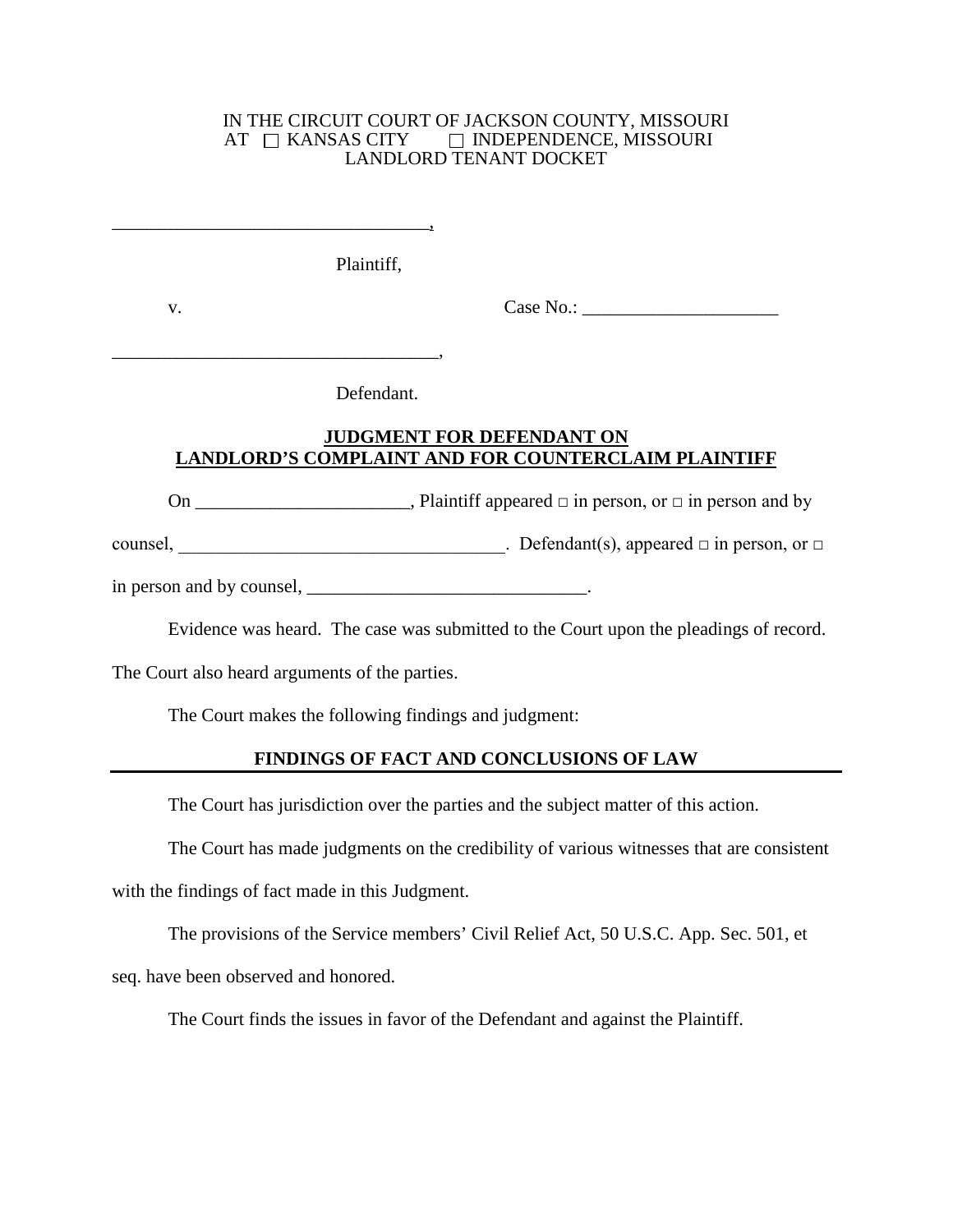### **COUNTERCLAIM**

| The Court finds that due to the Counterclaim Defendant's failure to make repairs the Fair |                                                                                                        |  |
|-------------------------------------------------------------------------------------------|--------------------------------------------------------------------------------------------------------|--|
|                                                                                           |                                                                                                        |  |
|                                                                                           | contracted rent of ________________ since __________________________ which the Court finds as the date |  |
| the Counterclaim Defendant should have made repairs.                                      |                                                                                                        |  |
|                                                                                           | The Counterclaim Defendant owes the Counterclaim Plaintiff _____________ in back rent                  |  |
|                                                                                           |                                                                                                        |  |
| shall be __________ until such time as the Counterclaim Defendant makes repairs.          |                                                                                                        |  |
|                                                                                           |                                                                                                        |  |
| Counterclaim Plaintiff to the Counterclaim Defendant.                                     |                                                                                                        |  |

### **JUDGMENT**

IT IS THEREFORE ORDERED that judgment is entered in favor of the Defendant(s) on Count I of their Complaint, that no rent or court costs are due from Defendant and that all further proceedings in the rent and possession action shall cease and be stayed.

IT IS FURTHER ORDERED with regard to Counterclaim Count II, the Court finds in favor of Counterclaim Plaintiff.

IT IS FURTHER ORDERED that Judgment on Counterclaim Count I and Count II is for Counterclaim Plaintiff and against Counterclaim Defendant. All costs are assessed against the Counterclaim Defendant. Counterclaim Defendant shall make repairs as requested within seven days; and pay damages to Counterclaim Plaintiff in the amount of  $\blacksquare$ 

#### **APPEAL BOND**

IT IS FURTHER ORDERED that should the Landlord-Plaintiff appeal this judgment to

the Missouri Court of Appeals, the appeal bond is set in the amount of the court costs. The

appeal bond authorized by this judgment is conditioned upon Plaintiff performing the following:

1. Plaintiff paying into Court the amount of the court costs incurred by Defendant(s);

and